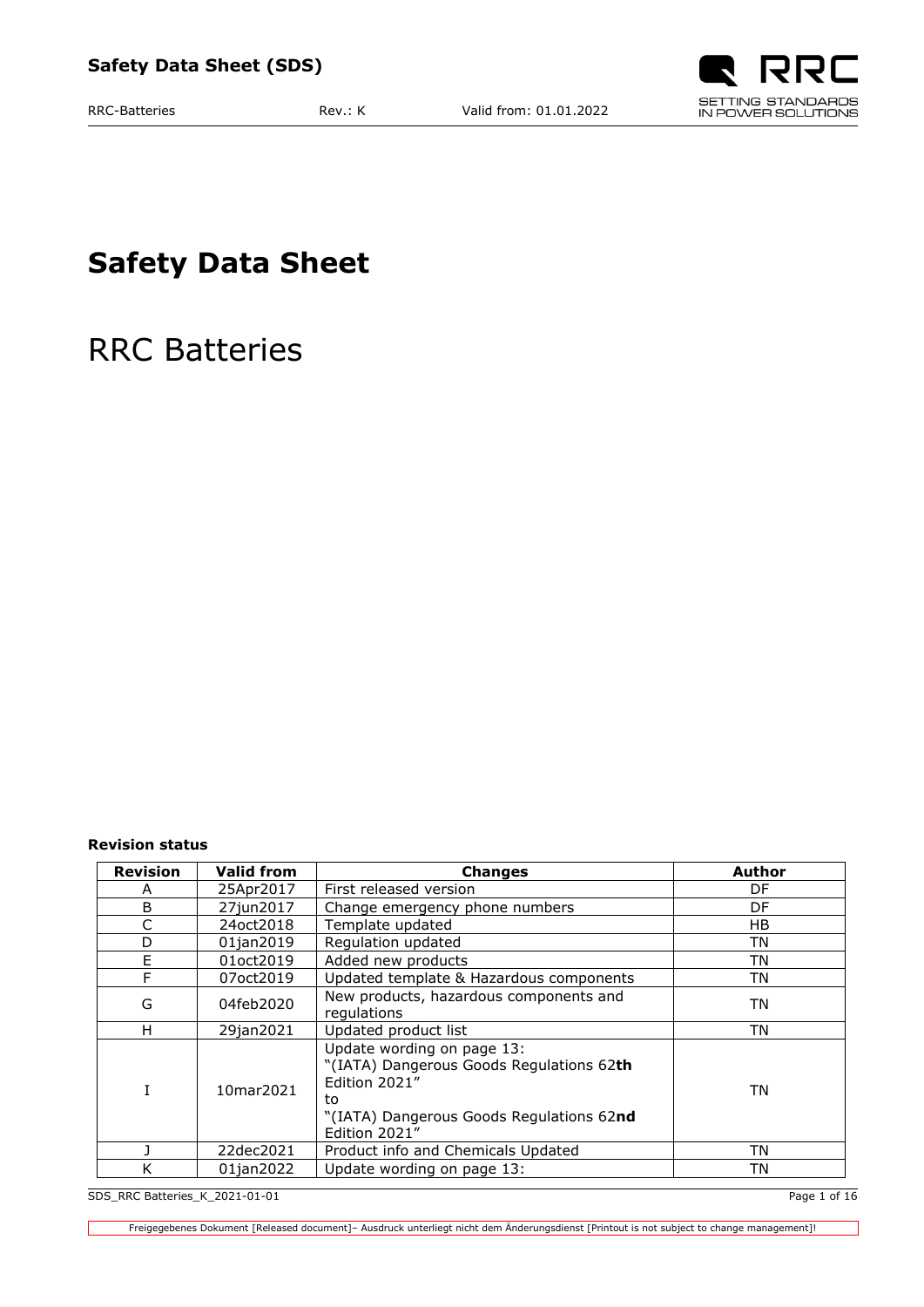

| RRC-Batteries | Rev: K        | Valid from: 01.01.2022                   |  |  |
|---------------|---------------|------------------------------------------|--|--|
|               |               |                                          |  |  |
|               | Edition 2021" | "(IATA) Dangerous Goods Regulations 62nd |  |  |
|               | τo            |                                          |  |  |
|               |               | "(IATA) Dangerous Goods Regulations 63rd |  |  |
|               | Edition 2022" |                                          |  |  |

┓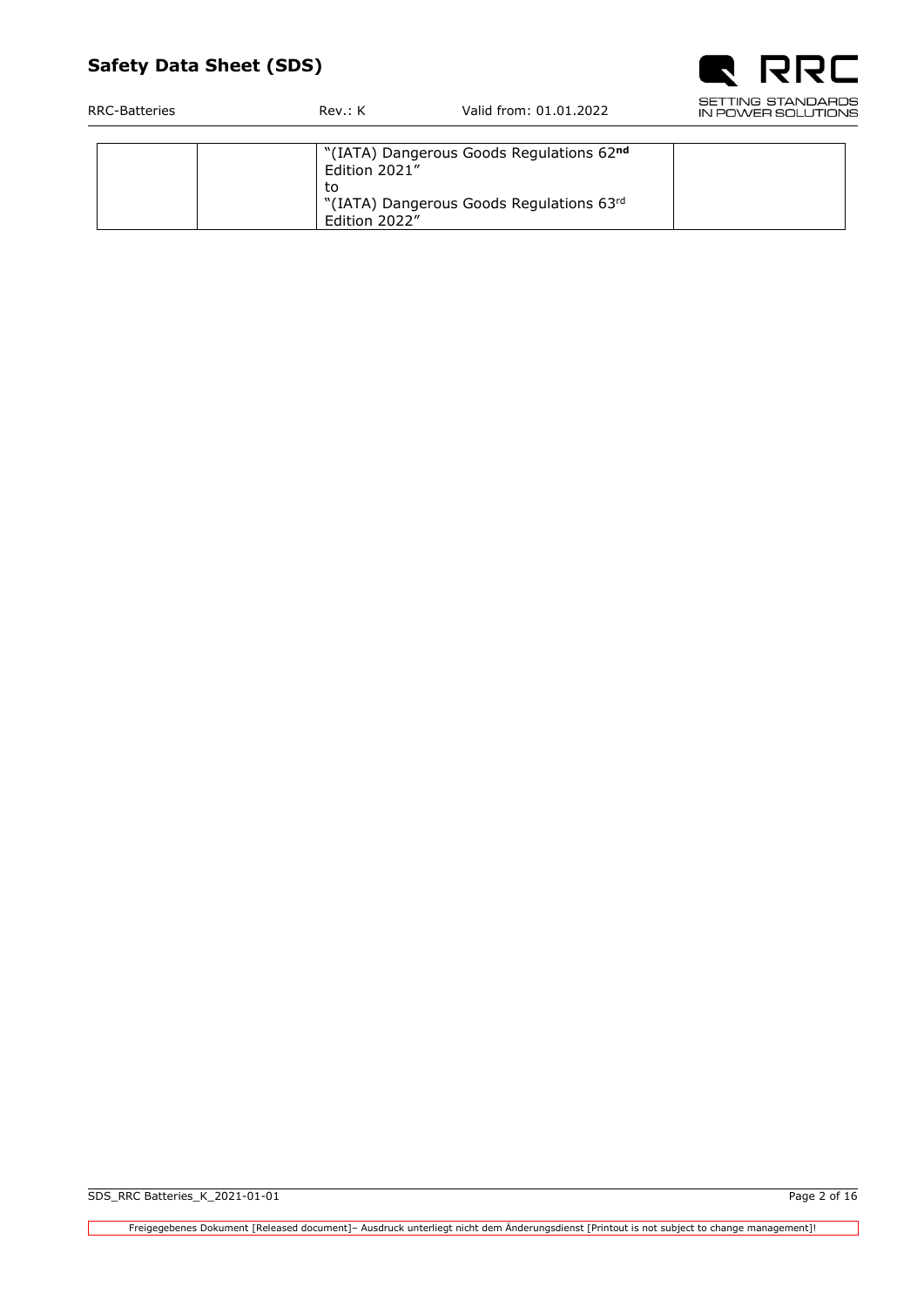# Rev.: K

# **Content**

**RRC-Batteries** 

| 1.                           |                                                                                |  |
|------------------------------|--------------------------------------------------------------------------------|--|
| 1.1.<br>1.2.<br>1.3.<br>1.4. |                                                                                |  |
| 2.                           |                                                                                |  |
| 2.1.<br>2.2.                 |                                                                                |  |
| 3.                           |                                                                                |  |
| 3.1.                         |                                                                                |  |
| 4.                           |                                                                                |  |
| 4.1.                         |                                                                                |  |
| 4.2.<br>4.3.                 | Most important symptoms & effects, acute & delayed, caused by exposure  8      |  |
| 4.4.                         | Indication of any immediate medical attention and special treatment needed  8  |  |
| 5.                           |                                                                                |  |
|                              |                                                                                |  |
| 5.1.<br>5.2.                 |                                                                                |  |
| 5.3.                         |                                                                                |  |
| 5.4.                         |                                                                                |  |
|                              |                                                                                |  |
| 6.                           |                                                                                |  |
| 6.1.                         |                                                                                |  |
| 6.2.                         |                                                                                |  |
| 6.3.                         |                                                                                |  |
| $\overline{z}$ .             |                                                                                |  |
| 7.1.                         |                                                                                |  |
| 7.2.                         |                                                                                |  |
| 8.                           | Exposure controls/personal protection Exposure limit values Exposure limits 10 |  |
| 8.1.                         |                                                                                |  |
| 8.2.                         |                                                                                |  |
| 8.3.                         |                                                                                |  |
| 8.4.                         |                                                                                |  |
| 8.5.                         |                                                                                |  |
| 9.                           |                                                                                |  |
| 9.1.                         |                                                                                |  |
| 9.2.                         |                                                                                |  |
| 10.                          |                                                                                |  |
| 10.1.                        |                                                                                |  |
| 10.2.                        |                                                                                |  |
| 10.3.                        |                                                                                |  |
| 10.4.                        |                                                                                |  |
| 10.5.                        | SDS_RRC Batteries_K_2021-01-01                                                 |  |
|                              | Page $3$ of $16$                                                               |  |

Freigegebenes Dokument [Released document]- Ausdruck unterliegt nicht dem Änderungsdienst [Printout is not subject to change management]!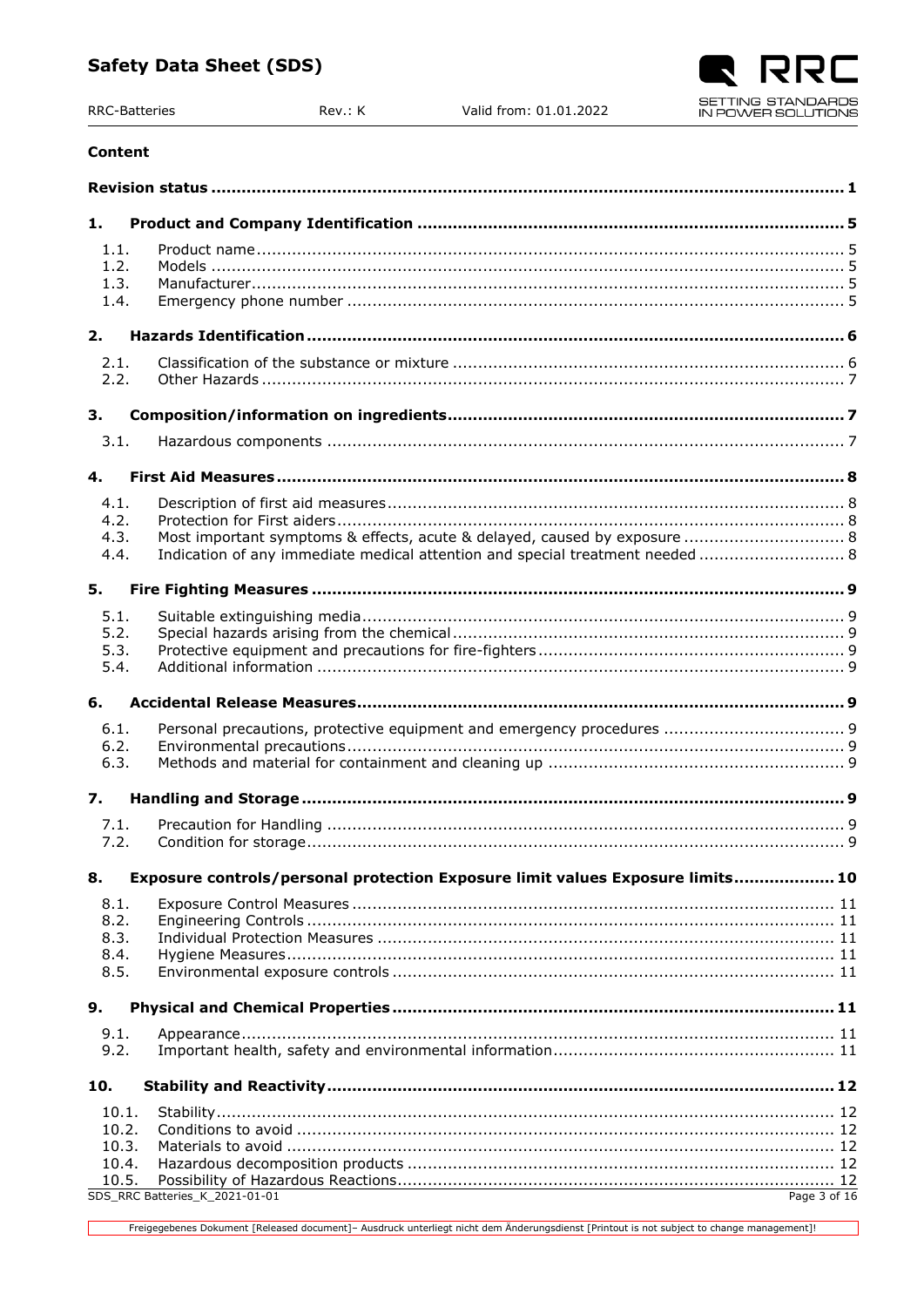Rev.: K

**RRC-Batteries** 

| 10.6.                                                                         |  |
|-------------------------------------------------------------------------------|--|
| 11.                                                                           |  |
| 11.1.<br>11.2.                                                                |  |
| 12.                                                                           |  |
| 12.1.                                                                         |  |
| 13.                                                                           |  |
| 13.1.<br>13.2.                                                                |  |
| 14.                                                                           |  |
| 15.                                                                           |  |
| 15.1.<br>15.2.<br>15.3.<br>15.4.<br>15.5.<br>15.6.<br>15.7.<br>15.8.<br>15.9. |  |
| 16.                                                                           |  |
| 16.1.<br>16.2.                                                                |  |

Valid from: 01.01.2022

 $\Box$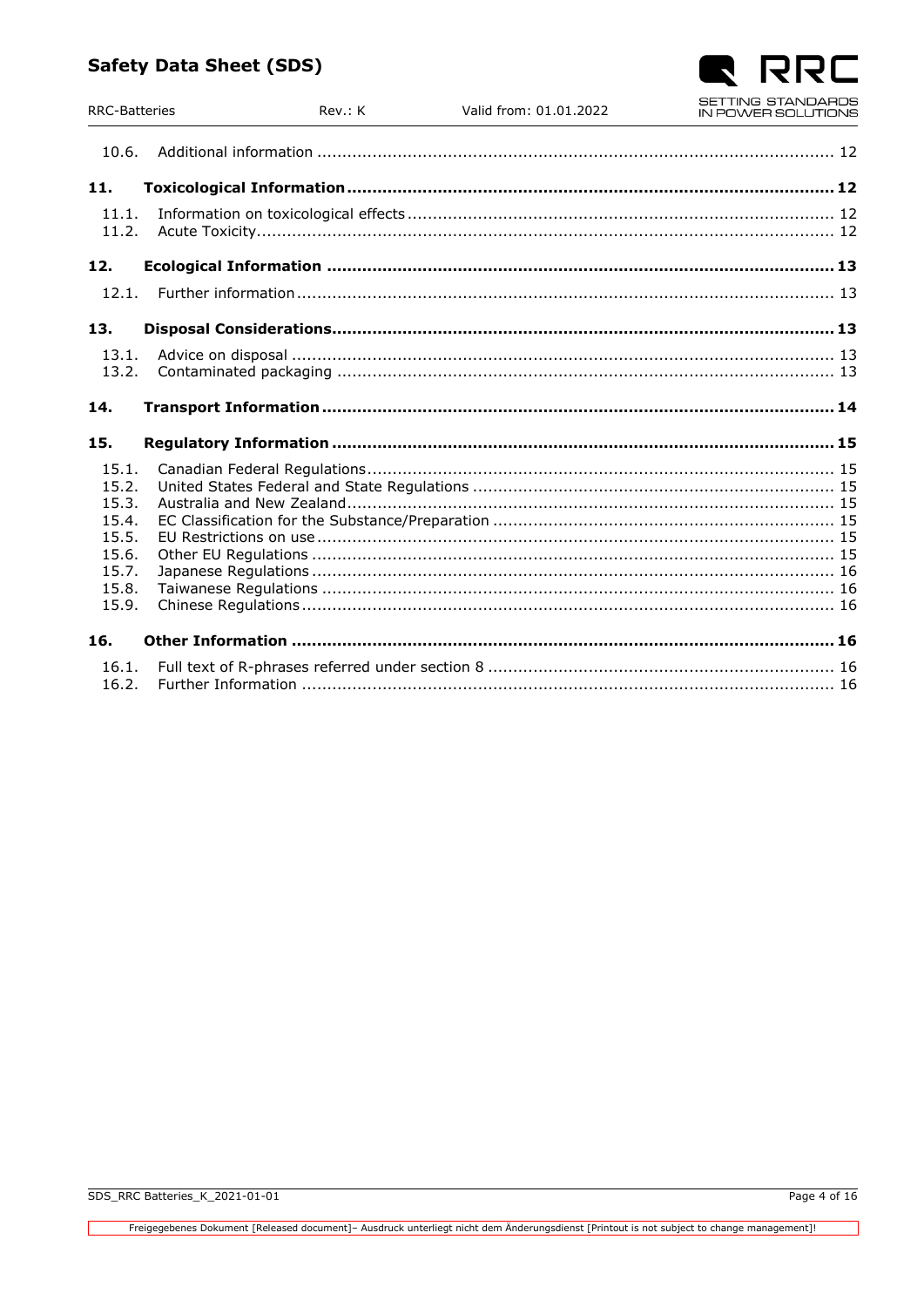# <span id="page-4-0"></span>**1. Product and Company Identification**

**Important Note:** As a solid, manufactured article, exposure to hazardous ingredients is not expected with normal use. This battery is an article pursuant to 29 CFR 1910.1200 and, as such, is not subject to the OSHA Hazard Communication Standard requirement. The information contained in this Safety Data Sheet contains valuable information critical to the safe handling and proper use of the product. This SDS should be retained and available for employees and other users of this product.

# <span id="page-4-1"></span>**1.1. Product name**

Secondary Lithium-Ion Batteries

# <span id="page-4-2"></span>**1.2. Models**

| Model              | <b>Cell Configuration</b> | <b>Nominal Ratings</b>                | <b>Battery Weight net.</b> |  |
|--------------------|---------------------------|---------------------------------------|----------------------------|--|
| <b>RRC2020</b>     | 3S3P                      | $<$ 11.25V / $<$ 9.22Ah / 99.60Wh     | $<$ 490a                   |  |
| <b>RRC2024</b>     | 4S3P                      | $<$ 6.60Ah / $<$ 95.00Wh<br>14.40V/   | $600q$                     |  |
| <b>RRC2040</b>     | 3S1P                      | $<$ 11.25V / $<$ 3.35Ah / $<$ 36.20Wh | $<$ 170 $\sigma$           |  |
| RRC2040-2          | 3S <sub>2</sub> P         | $<$ 11.25V / $<$ 6.90Ah / $<$ 74.52Wh | $<$ 340q                   |  |
| <b>RRC2054</b>     | 4S1P                      | $<$ 15.00V / $<$ 3.45Ah / $<$ 49.70Wh | $<$ 240 $\alpha$           |  |
| RRC2054-2          | 4S <sub>2</sub> P         | 14.40V / 6.90Ah / 99.40Wh             | $<$ 430 $q$                |  |
| RRC2054-2S         | 4S <sub>2</sub> P         | 14.40V / 6.80Ah / 97.9Wh              | $<$ 450g                   |  |
| <b>RRC2057</b>     | 2S <sub>2</sub> P         | $<$ 7.50V / $<$ 6.90Ah / $<$ 49.70Wh  | $<$ 240a                   |  |
| <b>RRC1120</b>     | 1S1P                      | $<$ 3.70V / $<$ 2.40Ah / $<$ 8.50Wh   | $<$ 42 $q$                 |  |
| <b>RRC1130</b>     | 1S1P                      | $<$ 3.80V / $<$ 3.88Ah / $<$ 14.7Wh   | $<$ 69q                    |  |
| <b>RRC2130</b>     | 2S1P                      | $<$ 7.60V / $<$ 4.04Ah / $<$ 29.5Wh   | $<$ 172 $q$                |  |
| <b>RRC2140</b>     | 3S1P                      | $<$ 11.40V / $<$ 4.04Ah / $<$ 44.20Wh | $<$ 255q                   |  |
| <b>RRC2037</b>     | 2S1P                      | 7.20V / 2.90Ah / 20.90Wh              | 121g                       |  |
| 4s2p custom        |                           | 14,4V; 6,9 Ah; 99,4Wh                 |                            |  |
| smart battery pack | 4s2p                      |                                       | 410g                       |  |

# <span id="page-4-3"></span>**1.3. Manufacturer**

RRC power solutions GmbH Technologiepark 1 66424 Homburg/Saar Germany Mail: info@rrc-ps.de

## <span id="page-4-4"></span>**1.4. Emergency phone number**

| USA and Canada: | $+1 - 800 - 535 - 5053$ |
|-----------------|-------------------------|
| International:  | $+1 - 352 - 323 - 3500$ |

## *Remark:*

The information and recommendations set forth are made in good faith and believed to be accurate as of the date of preparation. RRC power solutions GmbH makes no warranty, expressed or implied, with respect to this information and disclaims all liabilities from reliance on it.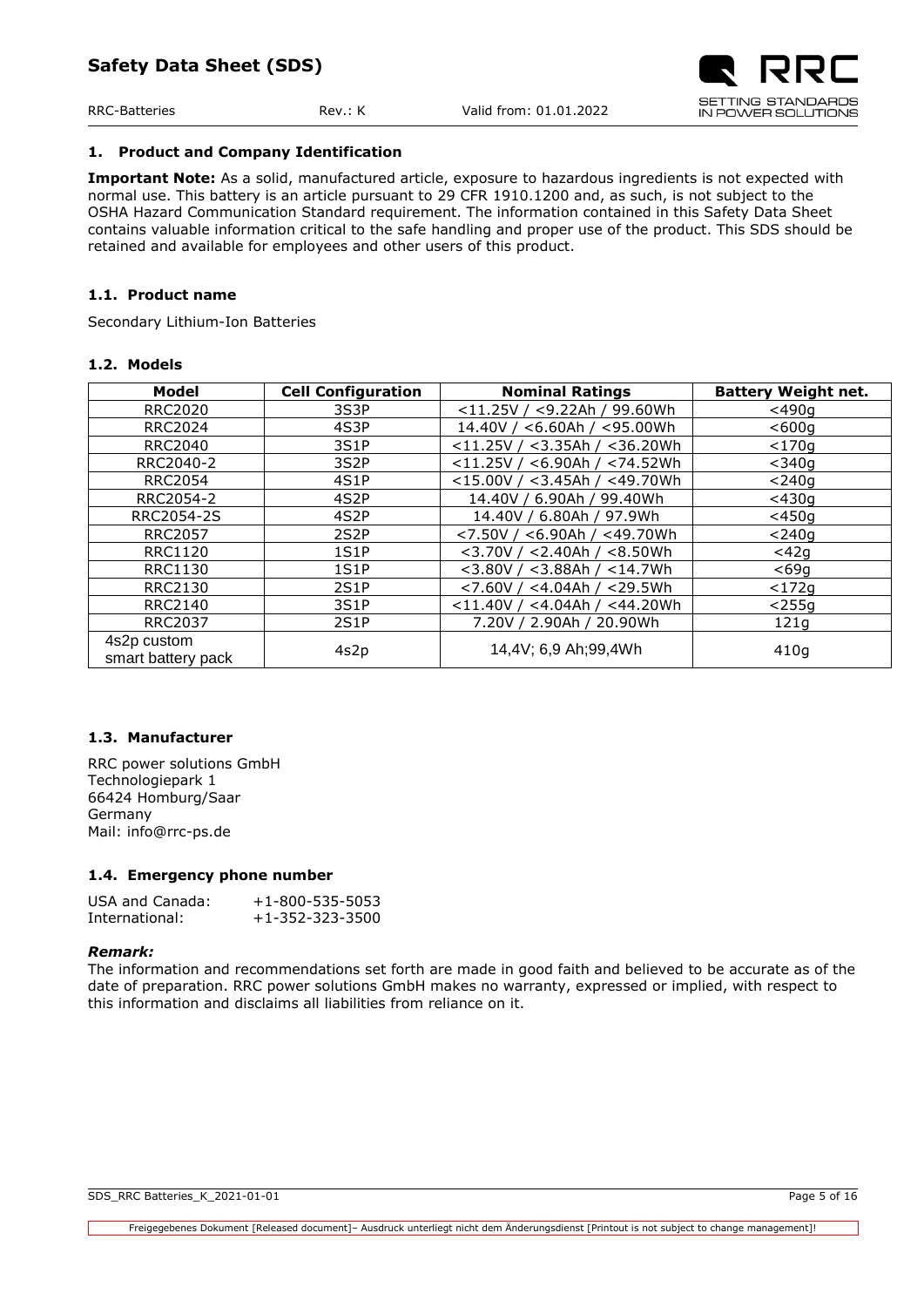## <span id="page-5-0"></span>**2. Hazards Identification**

#### **2.1. Classification of the substance or mixture**

<span id="page-5-1"></span>Preparation Hazards and Classification: The product is a Lithium ion cell or battery and is therefore classified as an article and is not hazardous when used according to the recommendations of the manufacturer. The hazard is associated with the contents of the cell or battery. Under recommended use conditions, the electrode materials and liquid electrolyte are non-reactive provided that the cell or battery integrity remains and the seals remain intact. The potential for exposure should not exist unless the cell or battery leaks, is exposed to high temperatures or is mechanically, electrically or physically abused/damaged. If the cell or battery is compromised and starts to leak, based upon the battery ingredients, the contents are classified as hazardous.

#### **Hazard Summary**

**Physical hazards:** Not classified for physical hazards. **Health hazards:** Not classified for health hazards. **Environmental hazards:** Not classified for hazards to the environment. **Specific hazards:** Exposure to contents of an open or damaged cell or battery: Contact with this material will cause burns to the skin, eyes and mucous membranes. May cause sensitization by skin contact. **Main Symptoms:** Symptoms include itching, burning, redness and tearing.

#### **Hazardous Materials Information Label (HMIS)**

Health: 0 Flammability: 1 Physical Hazard: 0

#### **NFPA Hazard Ratings**

Health: 0 Flammability: 1 Reactivity: 0 Unique Hazard:

#### **GHS precautionary statements**

|                         | P102: Keep out of reach of children.                                                    |
|-------------------------|-----------------------------------------------------------------------------------------|
| Precautionary           | P103: Read label prior to use.                                                          |
| Statement(s)            | P202: Do not handle until all safety precautions have been read and understood.         |
| Prevention              | P210: Keep away from heat/sparks/open flames/hot surfaces - No smoking.                 |
|                         | P234: Keep only in original container. P254: Wash hands thoroughly after handling.      |
|                         | P260: Do not breathe vapour or spray.                                                   |
|                         | P280: Wear protective gloves/protective clothing/eye protection/face protection.        |
|                         | P301/330/331: IF SWALLOWED: Rinse mouth. DO NOT induce vomiting.                        |
|                         | P303/361/353: IF ON SKIN (or hair): Remove/Take off immediately all contaminated        |
|                         | clothing. Rinse skin with water/shower.                                                 |
| Response                | P304/340: If INHALED: Remove victim to fresh air and keep at rest in a position         |
| (If cell/battery leaks) | comfortable for breathing.                                                              |
|                         | P305/351/338: IF IN EYES: Rinse cautiously with water for several minutes.              |
|                         | Remove contact lenses, if present and easy to do. Continue rinsing.                     |
|                         | P310: Immediately call a POISON CENTER or doctor/physician.                             |
|                         | P363: Wash contaminated clothing before reuse.                                          |
|                         | P370: In case of fire: Use carbon dioxide, dry chemical or water extinguisher.          |
| Storage                 | P402: Store in a dry place.                                                             |
| (Store as indicated in  | P405: Store locked up.                                                                  |
| Section 7)              | P410: Protect from sunlight.                                                            |
|                         | P406: Store any spilled/leaking electrolyte material in a corrosive resistant container |
| Disposal                | with a resistant inner liner.                                                           |
|                         | P501: Dispose of batteries in accordance with applicable hazardous waste regulations.   |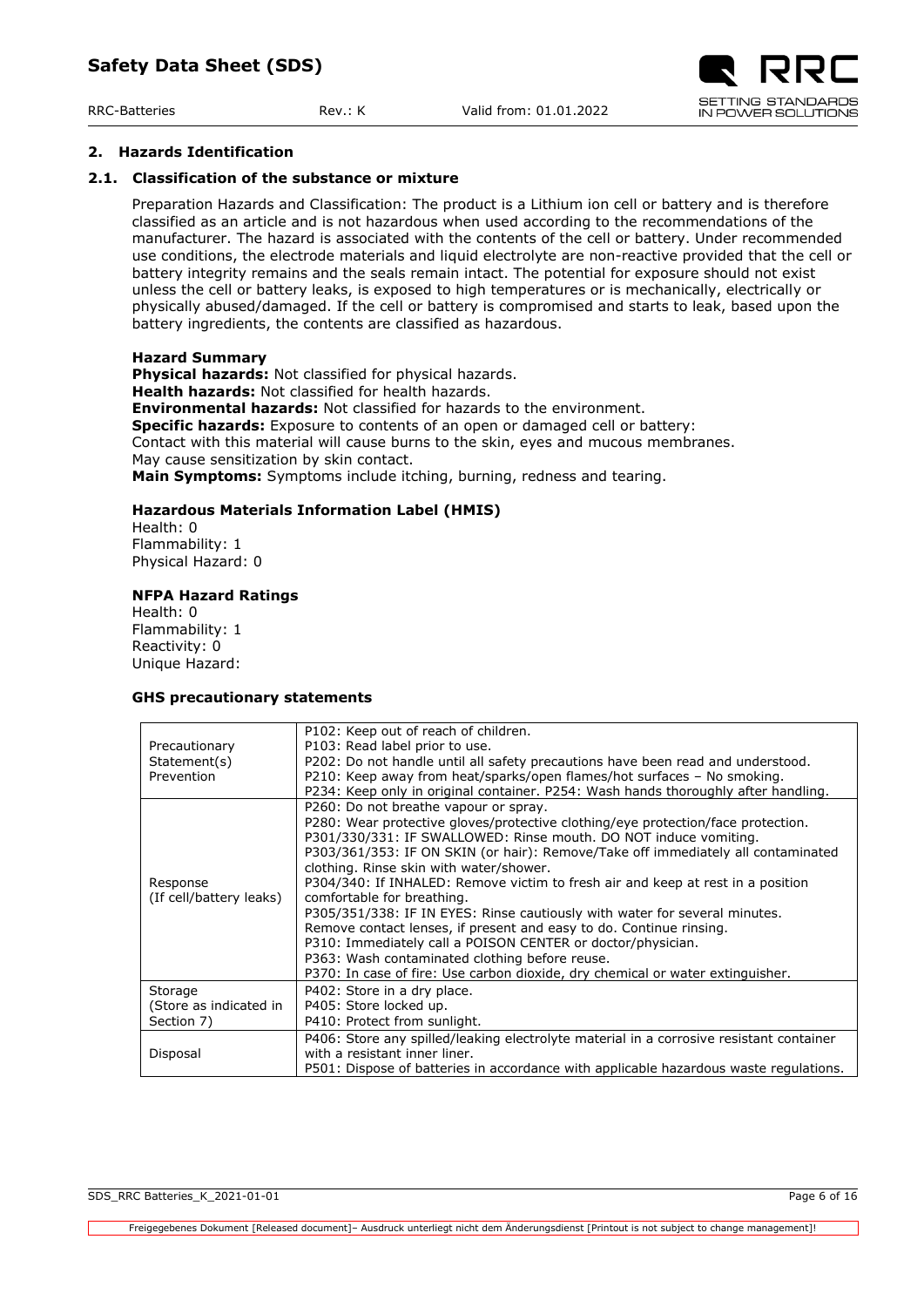RRC-Batteries Rev.: K Valid from: 01.01.2022

# <span id="page-6-0"></span>**2.2. Other Hazards**

**Appearance, Colour and Odor:** Solid object with no odor.

**Primary Routes(s) of Exposure:** These chemicals are contained in a sealed enclosure. Risk of exposure occurs only if the cell or pack is mechanically, thermally, electrically or physically abused to the point of compromising the enclosure. If this occurs, exposure to the electrolyte solution contained within can occur by inhalation, ingestion, eye contact and skin contact.

# **Potential Health Effect(s):**

**Acute (short term):** see Section 8 for exposure controls.

In the event that this cell or pack has been ruptured, the electrolyte solution contained within the cell would be corrosive and can cause burns to skin and eyes.

**Inhalation:** Inhalation of materials from a sealed cell is not an expected route of exposure. Vapours or mists from a ruptured cell may cause respiratory irritation.

**Ingestion:** Swallowing of materials from a sealed cell is not an expected route of exposure. Swallowing the contents of an open cell can cause serious chemical burns to mouth, esophagus, and gastrointestinal tract.

**Skin:** Contact between the cell and skin will not cause any harm. Skin contact with the contents of an open cell can cause severe irritation or burns to the skin.

**Eye:** Contact between the cell and the eye will not cause any harm. Eye contact with the contents of an open cell can cause severe irritation or burns to the eye.

**CHRONIC (long term):** see Section 11 for additional toxicological data.

**Interactions with other chemicals:** Immersion in high conductivity liquids may cause corrosion and breaching of the cell or battery enclosure. The electrolyte solution inside of the cells may react with alkaline (basic) materials and present a flammability hazard.

**Potential Environmental Effects**: Not Available.

# <span id="page-6-1"></span>**3. Composition/information on ingredients**

# <span id="page-6-2"></span>**3.1. Hazardous components**

| <b>Cell Component</b> | CAS No.                                                                                             | <b>Chemical Name</b>                                                                                                                                                                                    | *Mass range in cell<br><u>(g/g %)</u> |
|-----------------------|-----------------------------------------------------------------------------------------------------|---------------------------------------------------------------------------------------------------------------------------------------------------------------------------------------------------------|---------------------------------------|
| Cathode               | 12190-79-3<br>346417-97-8<br>12031-65-1<br>182442-95-1                                              | Lithium cobalt oxide<br>(LiCoO2)<br>Lithium Nickel Manganese Cobalt Oxide<br>(LiNMnCoO2)<br>Lithium nickel oxide<br>(LiNiO2)<br>Lithium transition metal oxide<br>(LixMO2)                              | $20 - 60$                             |
| Anode                 | 7782-42-5                                                                                           | Graphit<br>Carbon                                                                                                                                                                                       | $10 - 30$                             |
| Base (Anode)          | 7440-50-8                                                                                           | Copper                                                                                                                                                                                                  | $1 - 15$                              |
| Base (Cathode)        | 7429-90-5                                                                                           | <b>AL</b>                                                                                                                                                                                               | $1 - 40$                              |
| <b>PVDF</b>           | 24937-79-9                                                                                          | Polyvinylidenfluoride                                                                                                                                                                                   | <1                                    |
|                       |                                                                                                     |                                                                                                                                                                                                         |                                       |
| Electrolyte Salt      | 21324-40-3                                                                                          | Lithium hexafluorophosphate                                                                                                                                                                             | $0.05 - 5$                            |
| Electrolyte Solvent   | $96 - 49 - 1$<br>108-32-7<br>105-58-8<br>$105 - 37 - 3$<br>616-38-6<br>$623 - 53 - 0$<br>21324-40-3 | Includes one or more of the following:<br>Ethylene Carbonate<br>Propylene Carbonate<br>Diethyl Carbonate<br>$2 - 25$<br>Ethyl propionate<br>Dimethyl carbonate<br>F6I iP<br>Lithium hexafluorophosphate |                                       |

(\*Quantities may vary depending on battery model)

SDS\_RRC Batteries\_K\_2021-01-01 Page 7 of 16 Because of the cell structure the dangerous ingredients will not be available if used properly. During charge process a lithium graphite intercalation phase is formed.

Freigegebenes Dokument [Released document]– Ausdruck unterliegt nicht dem Änderungsdienst [Printout is not subject to change management]!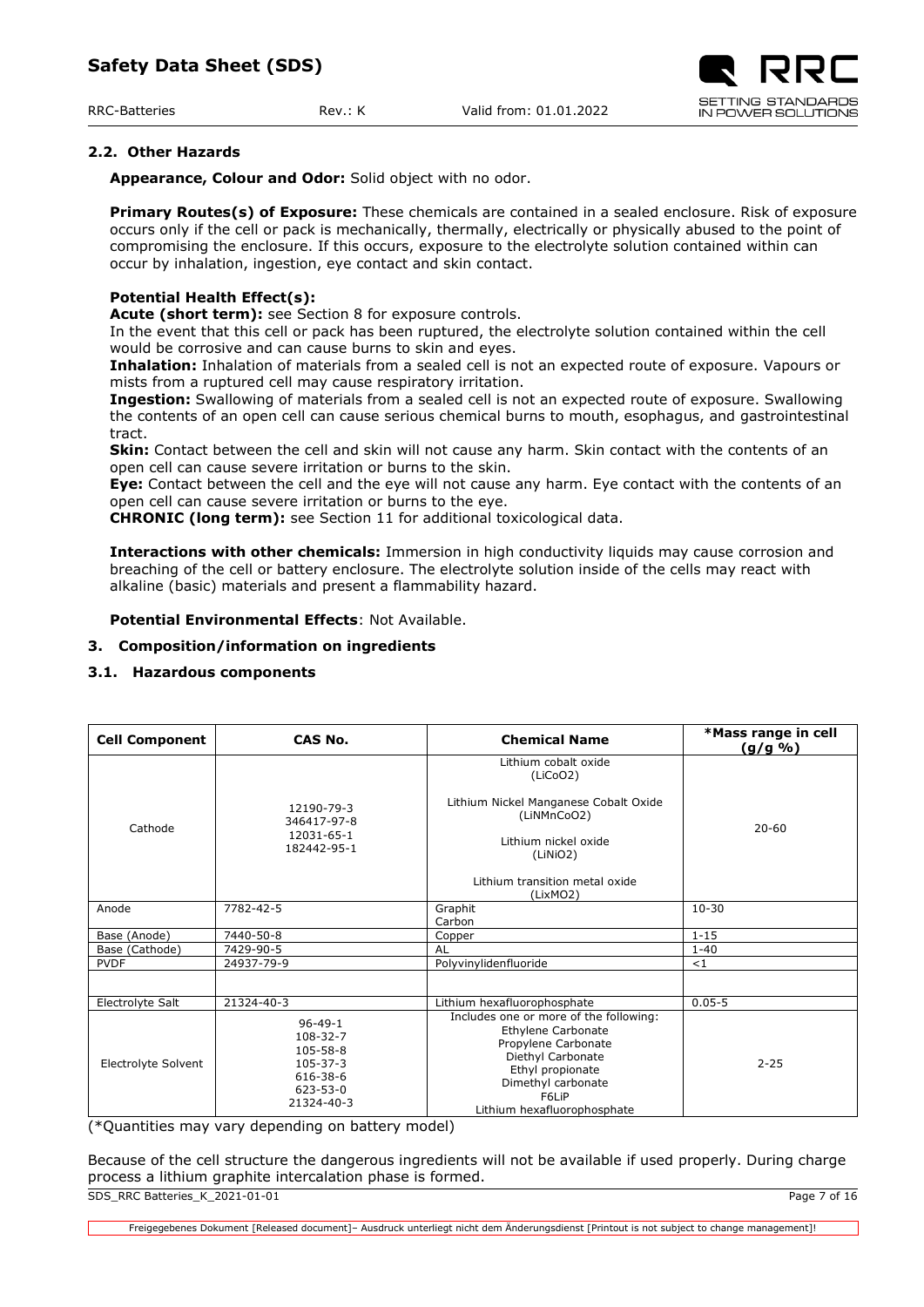#### <span id="page-7-0"></span>**4. First Aid Measures**

#### <span id="page-7-1"></span>**4.1. Description of first aid measures**

The hazardous components of this cell or battery are contained within a sealed unit. The following measures are only applicable if exposure has occurred to components when a cell or battery leaks, is exposed to high temperatures or is mechanically, electrically or physically abused/damaged.

The hazardous contents are caustic alkaline electrolytes contained in cells with lithium metal oxide cathodes, graphite and carbon anodes and Polyvinylidenfluoride binders.

**Ingestion:** Have victim rinse mouth thoroughly with water. DO NOT INDUCE VOMITING. Quickly transport victim to an emergency care facility.

**EYE:** If eye contact with contents of an open cell occurs, immediately flush the contaminated eye(s) with water. Quickly transport victim to an emergency care facility.

**Skin Contact:** Immediately flush with water. If irritation or pain persists, seek medical attention. **Inhalation:** Remove the patient from exposure into fresh air, seek medical attention.

#### <span id="page-7-2"></span>**4.2. Protection for First aiders**

Do not enter corrosive vapour contaminated areas without a respirator or Self Contained Breathing Apparatus. Wear adequate personal protective equipment as indicated in Section 8.

**FIRST AID FACILITIES:** Eye wash bottle, fountain, safety showers or at least a source of running water are required in the area where the product is used.

#### <span id="page-7-3"></span>**4.3. Most important symptoms & effects, acute & delayed, caused by exposure**

**ACUTE:** The contents of the battery are rated as corrosive. Ingestion of the electrolyte could lead to severe gastrointestinal tract irritation with nausea, vomiting and potentially burns.

Inhalation of vapours may lead to severe irritation of the mouth and upper respiratory tract with a burning sensation, pain, burns and inflammation in the nose and throat; there may also be coughing or difficulty breathing. Eye contact may lead to severe eye irritation or in worst case scenario irreversible damage and possible eye burns. Skin contact may lead to irritation and possible skin burns.

**CHRONIC:** Skin contact may aggravate/exacerbate existing skin conditions, such as dermatitis. Chronic inhalation may lead to the same symptoms as listed for acute inhalation above.

## <span id="page-7-4"></span>**4.4. Indication of any immediate medical attention and special treatment needed**

**ADVICE TO DOCTOR:** Treat symptomatically if the person comes into contact with the corrosive electrolyte liquid contents of a damaged battery.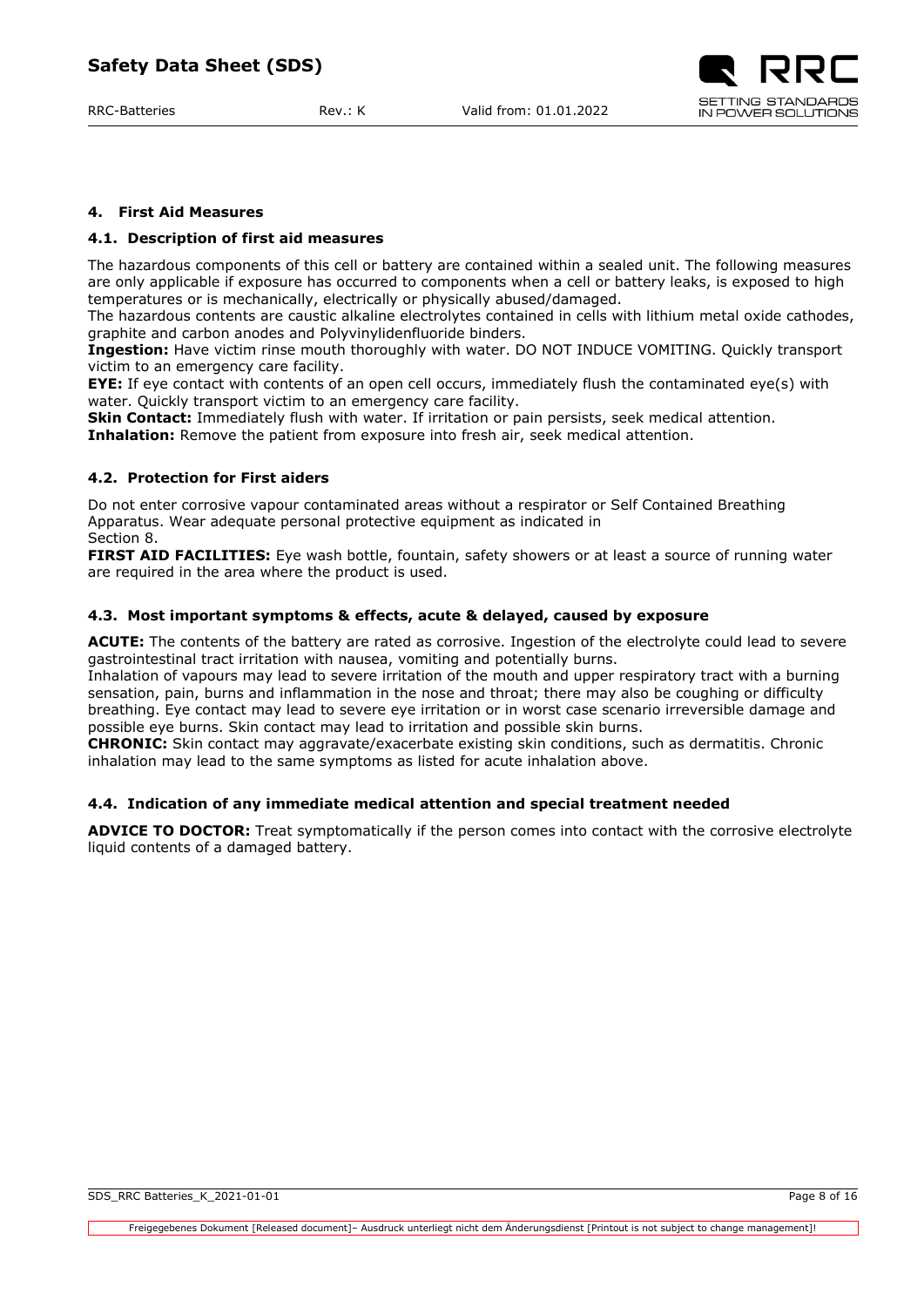

# <span id="page-8-0"></span>**5. Fire Fighting Measures**

## <span id="page-8-1"></span>**5.1. Suitable extinguishing media**

Cold water and dry powder in large amount are applicable. Use metal fire extinction powder or dry sand if only few cells are involved.

## <span id="page-8-2"></span>**5.2. Special hazards arising from the chemical**

May form hydrofluoric acid if electrolyte comes into contact with water. In case of fire, the formation of the following flue gases cannot be excluded: Hydrogen fluoride (HF), Carbon monoxide and carbon dioxide.

#### <span id="page-8-3"></span>**5.3. Protective equipment and precautions for fire-fighters**

Wear self-contained breathing apparatus and protective suit.

#### <span id="page-8-4"></span>**5.4. Additional information**

If possible, remove cell(s) from fire fighting area. If heated above 125°C, cell(s) can explode/vent. Cell is not flammable but internal organic material will burn if the cell is incinerated.

#### <span id="page-8-5"></span>**6. Accidental Release Measures**

#### <span id="page-8-6"></span>**6.1. Personal precautions, protective equipment and emergency procedures**

As an immediate precautionary measure, isolate spill or leak area for at least 25 meters (75 feet) in all directions. Keep unauthorized personnel away. Stay upwind. Keep out of low areas. Ventilate closed areas before entering. Wear adequate personal protective equipment as indicated in Section 8.

#### <span id="page-8-7"></span>**6.2. Environmental precautions**

Absorb spilled material with non-reactive absorbent such as vermiculite, clay or earth. Prevent from into migration soil, sewers and natural waterways – inform local authorities if this occurs.

#### <span id="page-8-8"></span>**6.3. Methods and material for containment and cleaning up**

Evacuate spill area immediately and remove sources of ignition. Do NOT touch spilled material. Clean-up personnel must be trained in the safe handling of this product. Spills may be absorbed on non-reactive absorbents such as vermiculite. Place cells or batteries into individual plastic bags and then place into appropriate containers and close tightly for disposal. Ensure that clean-up procedures do not expose spilled material to any moisture. Immediately transport closed containers outside. Lined steel drums are suitable for storage of damaged cells or batteries until proper disposal can be arranged.

## <span id="page-8-9"></span>**7. Handling and Storage**

#### <span id="page-8-10"></span>**7.1. Precaution for Handling**

Avoid short circuiting the cell. Avoid mechanical damage of the cell. Do not open or disassemble. Advice on protection against fire and explosion. Keep away from open flames, hot surfaces and sources of ignition.

## <span id="page-8-11"></span>**7.2. Condition for storage**

Storage at room temperature (approx.  $20^{\circ}$ C) at approx.  $20^{\circ}60\%$  of the nominal capacity (OCV approx. 3.60 - 3.90 V/cell). Keep in closed original container.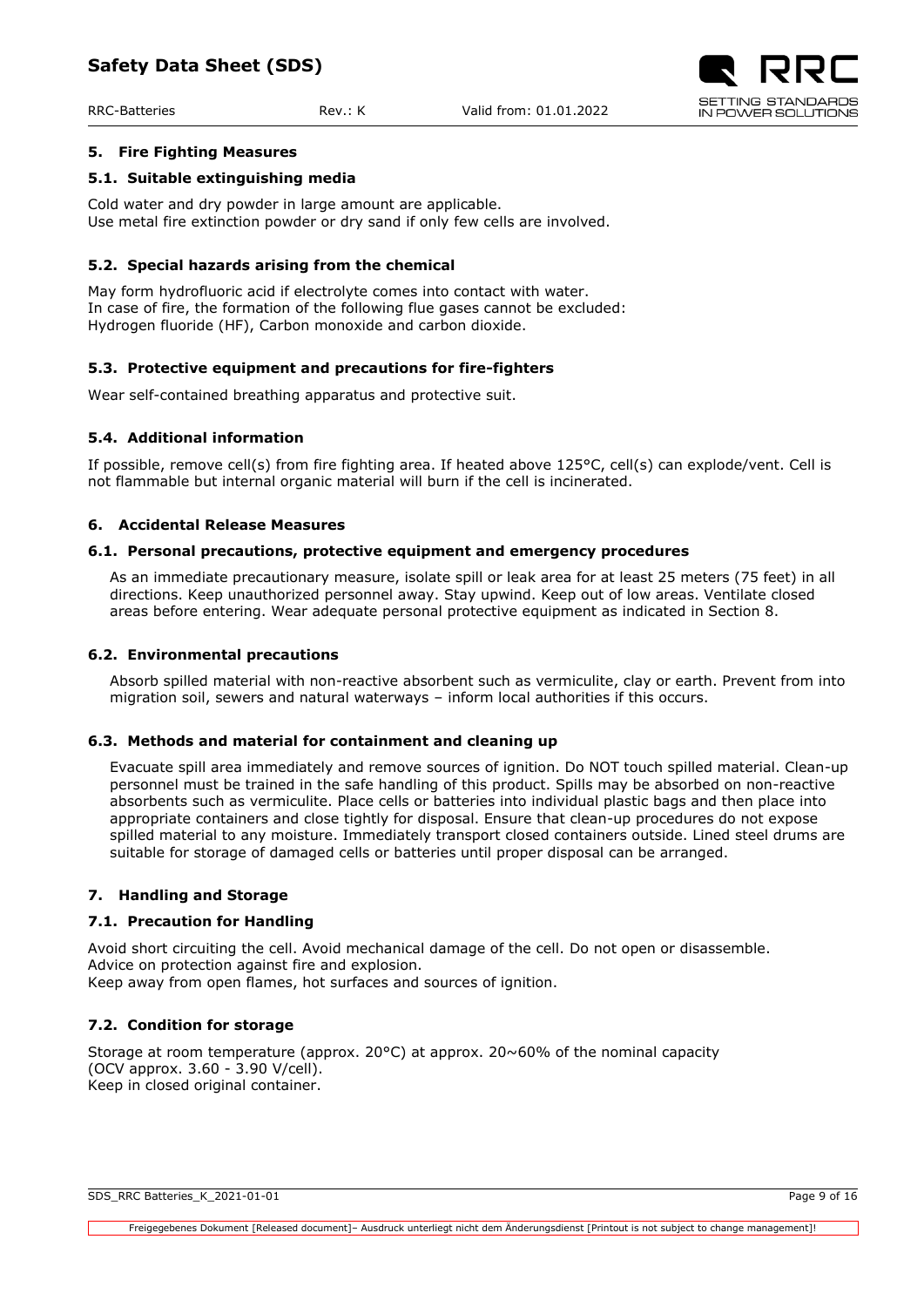## <span id="page-9-0"></span>**8. Exposure controls/personal protection Exposure limit values Exposure limits**

| <b>Ingredient</b>                 | <b>Risk</b><br>Codes                                                           | <b>Safety</b><br><b>Description</b>                             | Hazard                                                                                       | <b>Exposure Controls</b><br><b>Personal Protection</b>                                                                                                                                                                                                                                                                                                                                                                                         |
|-----------------------------------|--------------------------------------------------------------------------------|-----------------------------------------------------------------|----------------------------------------------------------------------------------------------|------------------------------------------------------------------------------------------------------------------------------------------------------------------------------------------------------------------------------------------------------------------------------------------------------------------------------------------------------------------------------------------------------------------------------------------------|
| Cobalt oxide                      | R22,R43,<br>R50/53                                                             | S24, S37,<br>S60,S61                                            | Xn(Harmful)<br>N<br>(Dangerous for<br>the environment)                                       | $0.1$ mg/m3 (TWA)                                                                                                                                                                                                                                                                                                                                                                                                                              |
| Lithium<br>hexafluorophosphate    | R22, R24,<br>R34                                                               | $S26-36$ ,<br>S37, S39-<br>45, S28A                             | Xi (Irritant)<br>T (Toxic)<br>C (Corrosive)                                                  | $2.5 \text{ mg/m}$ $3 \text{ (TWA)}$                                                                                                                                                                                                                                                                                                                                                                                                           |
| Carbon                            | R36<br>R37/38,<br>R20,R10                                                      | S22<br>S24/25                                                   | F(Highly<br>Flammable)<br>Xn(Harmful)<br>Xi(Irritant)                                        | <b>Airborne Exposure Limits:</b><br>- OSHA Permissible Exposure Limits (PEL):<br>activated carbon (graphite, synthetic):<br>Total particulate = $15 \text{ mg/m}$ 3                                                                                                                                                                                                                                                                            |
| Manganese<br>(VI) oxide           | R20/22                                                                         | S <sub>25</sub>                                                 | Xn(Harmful)                                                                                  | <b>Airborne Exposure Limits:</b><br>- OSHA Permissible Exposure Limit (PEL):<br>5 mg/m3 Ceiling for manganese compounds<br>as Mn<br>- ACGIH Threshold Limit Value (TLV):<br>0.2 mg/m3 (TWA) for manganese,<br>elemental and inorganic compounds as Mn                                                                                                                                                                                          |
| Nickel oxide                      | R43, R49,<br><b>R53</b>                                                        | S45, S53,<br>S61                                                | T(Toxic)                                                                                     | <b>Airborne Exposure Limits:</b><br>For Nickel, Metal and Insoluble Compounds,<br>as Ni:<br>- OSHA Permissible Exposure Limits (PEL):<br>1 mg/m3 (TWA).<br>For Nickel, Elemental / Metal:<br>- ACGIH Threshold Limit Value (TLV) -<br>1.5 mg/m3 (TWA), A5 - Not suspected as a<br>human carcinogen.<br>For Nickel, Insoluble Compounds, as Ni:<br>- ACGIH Threshold Limit Value (TLV) -<br>0.2 mg/m3 (TWA), A1 - Confirmed<br>human carcinogen |
| Aluminium<br>foil                 | R17, R15,<br>R36/38,<br>R10, R67,<br>R65,R62,<br>R51/53,<br>R48/20,<br>R38,R11 | S7/8, S43,<br>S26, S62<br>S61,<br>S36/37<br>S33, S29,<br>S16,S9 | F(Highly<br>Flammable)<br>Xn(Harmful)<br>Xi(Irritant)                                        | <b>Airborne Exposure Limits:</b><br>-OSHA Permissible Exposure Limit (PEL):<br>15 mg/m3 (TWA) total dust and 5 mg/m3<br>(TWA)<br>repairable fraction for Aluminium metal as<br>Al<br>-ACGIH Threshold Limit Value (TLV):<br>10 mg/m3 (TWA) Aluminium metal dusts                                                                                                                                                                               |
| Copper                            | R11,R36<br>R37, R38                                                            | S5, S26,<br>S16, S61,<br>S36/37                                 | F(Highly<br>Flammable)<br>N(Dangerous for<br>the environment)<br>Xn(Harmful)<br>Xi(Irritant) | <b>Copper Dust and Mists, as Cu:</b><br>- OSHA Permissible Exposure Limit (PEL) -<br>1 mg/m3 (TWA)<br>- ACGIH Threshold Limit Value (TLV) -<br>1 mg/m3 (TWA)<br>Copper Fume:<br>- OSHA Permissible Exposure Limit (PEL) -<br>$0.1$ mg/m3 (TWA)<br>- ACGIH Threshold Limit Value (TLV) -<br>$0.2$ mg/m3 (TWA)                                                                                                                                   |
| Polyvinylidene fluoride<br>(PVdF) |                                                                                | S22,<br>S24/25                                                  |                                                                                              |                                                                                                                                                                                                                                                                                                                                                                                                                                                |

Full text of each relevant R phrase can be found in chapter 16.

┑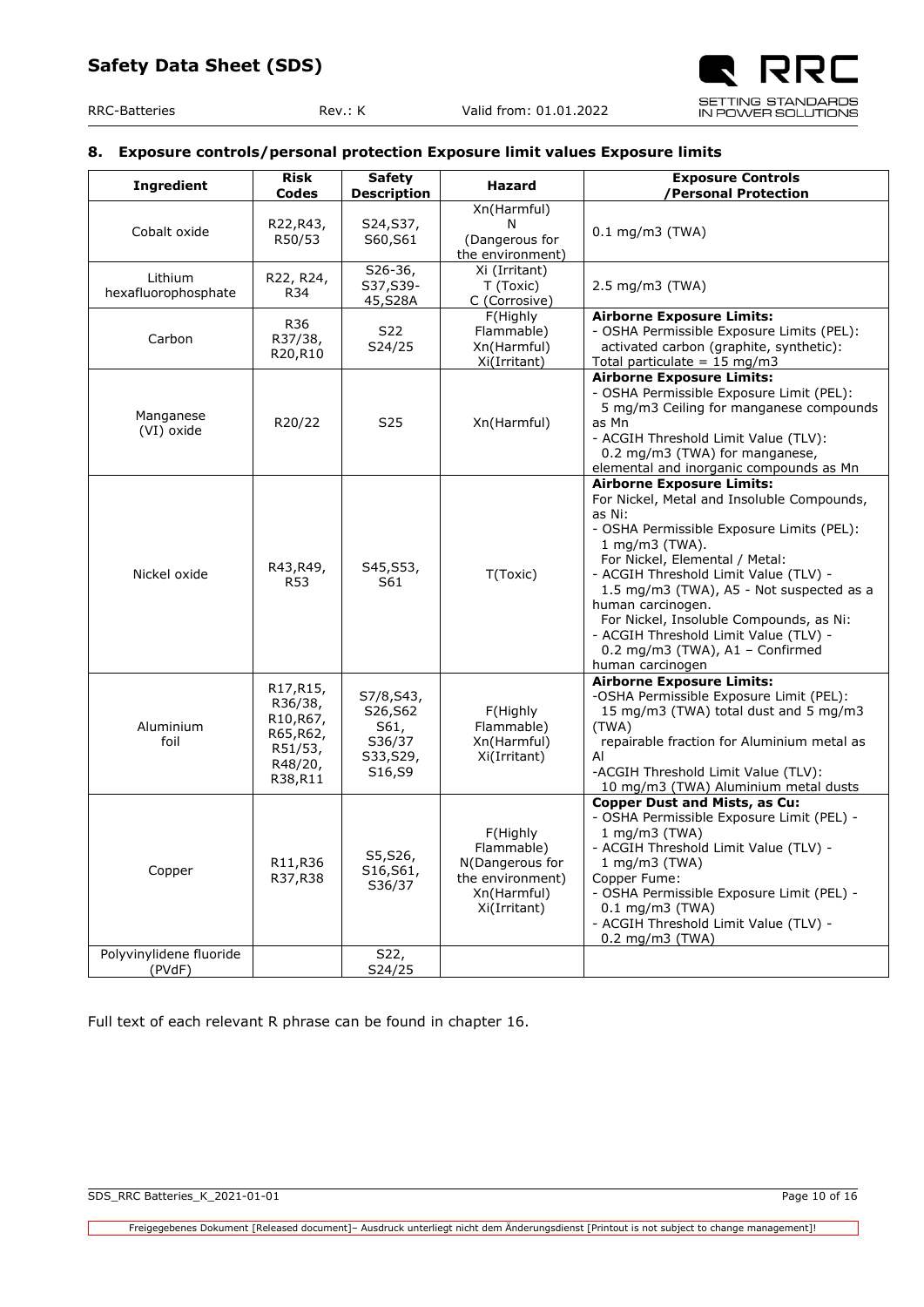# <span id="page-10-0"></span>**8.1. Exposure Control Measures**

**Exposure Limit Values:** Airborne exposures to hazardous substances are not expected when the cells or batteries are used for their intended purposes. Exposure standards are not applicable to the sealed articles. **Biological Monitoring:** Not applicable.

**Control Banding:** Not applicable.

**Recommended monitoring procedures**: Follow standard monitoring procedures.

**Derived no-effect level (DNEL):** Not applicable.

**Derived minimal effect level (DMEL):** Not applicable.

**Predicted no-effect concentrations (PNECs):** Not applicable.

## <span id="page-10-1"></span>**8.2. Engineering Controls**

**Engineering Controls:** Special ventilation is not required when using these products in normal use scenarios. Ventilation is required if there is leakage from the cell or battery.

#### <span id="page-10-2"></span>**8.3. Individual Protection Measures**

**Eye and Face protection:** Eye protection is not required when handling cells or batteries during normal use. Wear safety glasses/goggles if handling a leaking or ruptured cell or battery.

**Skin (Hand) protection:** Hand protection is not required when handling the cell or battery during normal use. PVC gloves are recommended when dealing with a leaking or ruptured cell or battery.

**Skin (clothing) protection:** Skin protection is not required when handling the cell or battery during normal use. Wear long sleeved clothing to avoid skin contact if handling a leaking or ruptured cell or battery. Soiled clothing should be washed with detergent prior to re-use.

**Respiratory protection:** During routine operation, a respirator is not required. However, if dealing with an electrolyte leakage and irritating vapours are generated, an approved half face inorganic vapour and gas/acid/particulate respirator is required.

**Thermal Protection:** Not applicable.

**Other Protective Equipment:** Have a safety shower or eye wash station readily available.

## <span id="page-10-3"></span>**8.4. Hygiene Measures**

Do not eat, drink or smoke in work areas. Avoid storing food, drink or tobacco near the product. Practice and maintain good housekeeping.

## <span id="page-10-4"></span>**8.5. Environmental exposure controls**

Avoid release to the environment.

## <span id="page-10-5"></span>**9. Physical and Chemical Properties**

#### <span id="page-10-6"></span>**9.1. Appearance**

| Form:   | Solid     |
|---------|-----------|
| Colour: | Various   |
| Odour:  | Odourless |

#### <span id="page-10-7"></span>**9.2. Important health, safety and environmental information**

| Test method             |           |
|-------------------------|-----------|
| PH Value:               | n.a.      |
| Flash point:            | n.a.      |
| Lower explosion limits: | n.a.      |
| Vapour pressure:        | n.a.      |
| Density:                | n.a.      |
| Water solubility:       | Insoluble |
| Ignition temperature:   | n.a.      |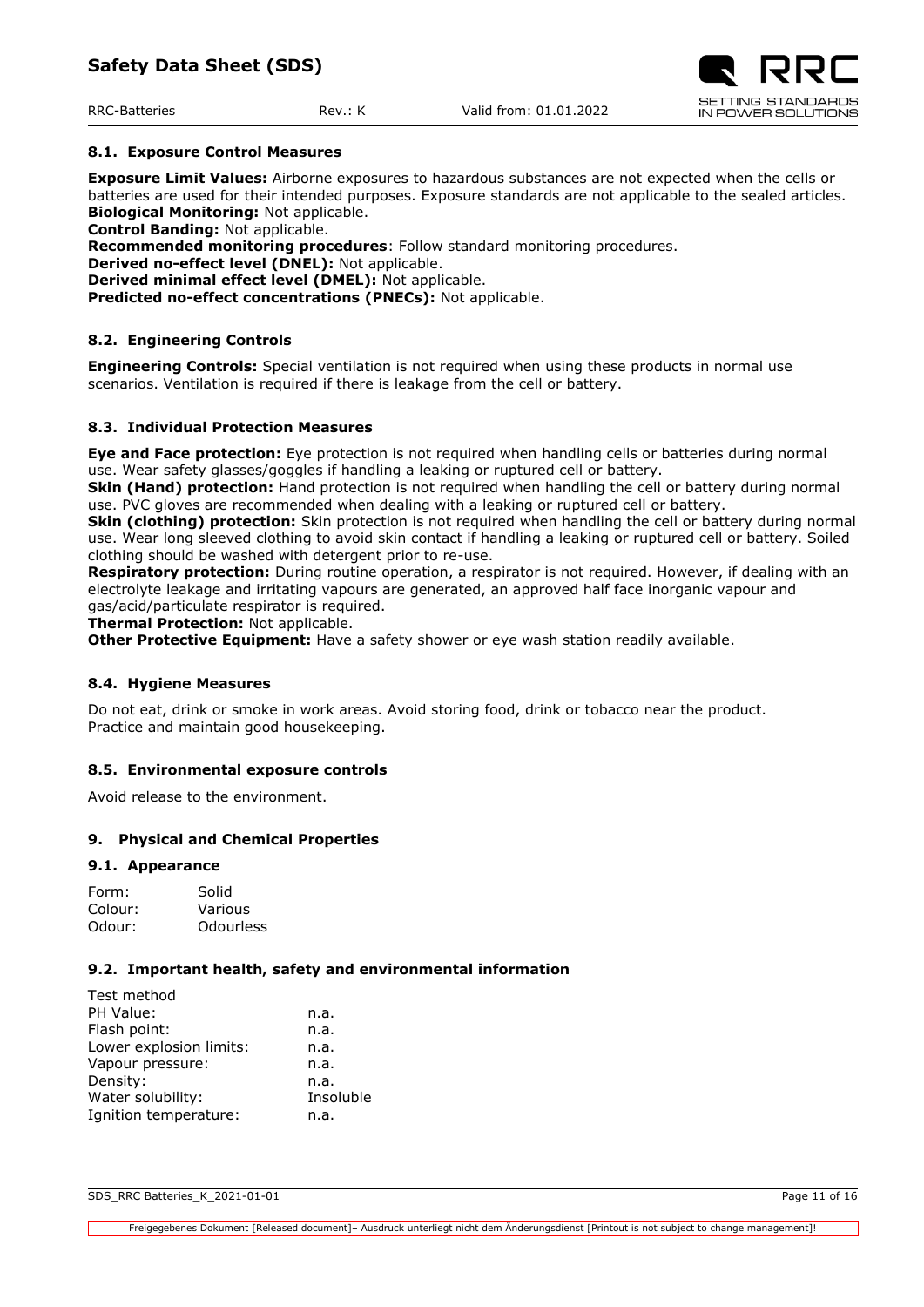## <span id="page-11-0"></span>**10. Stability and Reactivity**

## <span id="page-11-1"></span>**10.1. Stability**

Stable

#### <span id="page-11-2"></span>**10.2. Conditions to avoid**

Keep away from open flames, hot surfaces and sources of ignition. Do not puncture, crush or incinerate.

## <span id="page-11-3"></span>**10.3. Materials to avoid**

No materials to be especially mentioned.

## <span id="page-11-4"></span>**10.4. Hazardous decomposition products**

In case of open cells, there is the possibility of hydrofluoric acid and carbon monoxide release.

## <span id="page-11-5"></span>**10.5. Possibility of Hazardous Reactions**

Will not occur.

## <span id="page-11-6"></span>**10.6. Additional information**

No decomposition if stored and applied as directed.

## <span id="page-11-7"></span>**11. Toxicological Information**

## <span id="page-11-8"></span>**11.1. Information on toxicological effects**

The hazardous components of the cell or battery are contained within a sealed unit. Under recommended use conditions, the electrode materials and liquid electrolyte are non-reactive provided that the cell or battery integrity remains and the seals remain intact. The potential for exposure should not exist unless the battery leaks, is exposed to high temperature or is mechanically, electrically or physically abused/damaged. **The following toxicology data is in respect to if a person comes into contact with the electrolyte.**

## <span id="page-11-9"></span>**11.2. Acute Toxicity**

**Swallowed:** The electrolyte contained within the cell or battery is a corrosive liquid.

Ingestion of this electrolyte would be harmful. Swallowing may result in nausea, vomiting,

diarrhea, abdominal pain and chemical burns to the gastrointestinal tract. During normal usage ingestion should not be a means of exposure.

**Eye:** The electrolyte contained within the cell or battery is a corrosive liquid and it is expected that it would cause irreversible damage to the eyes. Contact may cause corneal burns. Effects may be slow to heal after eye contact. Correct handling procedures incorporating appropriate eye protection should minimize the risk of eye irritation.

**Skin:** The electrolyte contained within the cell or battery is a corrosive liquid and it is expected that it would cause skin burns or severe irritation to the skin if not washed off immediately.

Correct handling procedures should minimize the risk of skin irritation. People with pre-existing skin conditions, such as dermatitis, should take extreme care so as not to exacerbate the condition.

**Inhaled:** Inhalation of vapours from a leaking cell or battery is expected to cause severe irritation of the mouth and upper respiratory tract with a burning sensation, pain, burns and inflammation in the nose and throat; there may also be coughing or difficulty breathing.

**Skin Corrosion/Irritation:** The electrolyte contained within the cell or battery is classified as a corrosive liquid and is expected to exhibit dermal corrosively/irritation.

**Serious Eye Damage/Irritation:** The electrolyte contained within the cell or battery is classified as a corrosive liquid and is expected to exhibit serious damage/corrosively.

| SDS_RRC Batteries_K_2021-01-01 | Page 12 of 16 |
|--------------------------------|---------------|
|                                |               |

Freigegebenes Dokument [Released document]– Ausdruck unterliegt nicht dem Änderungsdienst [Printout is not subject to change management]!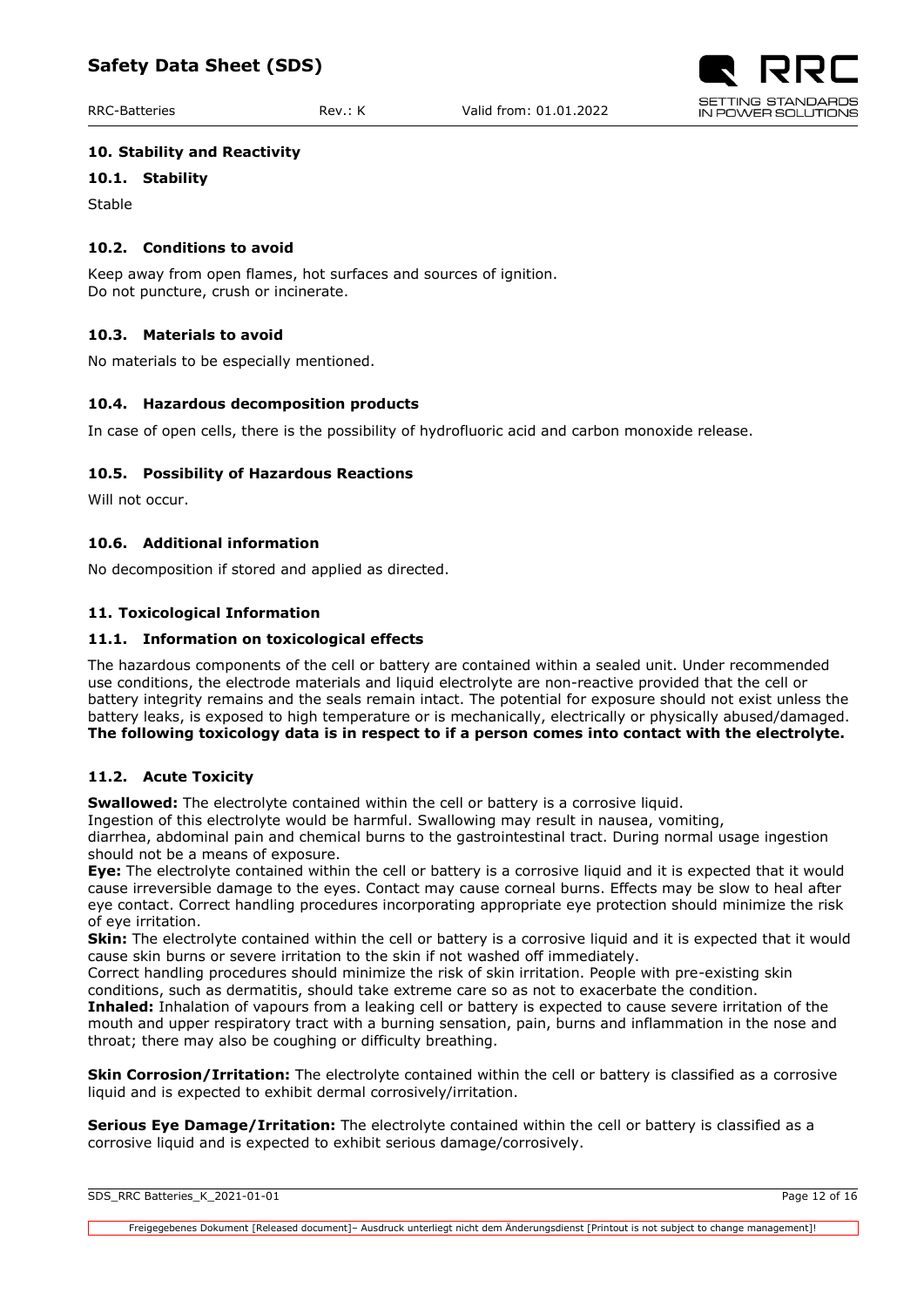**Respiratory or Skin Sensitization:** The electrolyte contained within the cell or battery is not expected to be a skin sensitizer according to OECD test 406, based on the available data and the known hazards of the components. The electrolyte contained within the battery is not expected to be a respiratory tract sensitizer, based on the available data and the known hazards of the components.

**Germ Cell Mutagenicity:** The electrolyte contained within the cell or battery is not expected to be mutagenic according to test such as OECD tests 471, 475, 476, 478 and 479, based on the available data and the known hazards of the components.

**Carcinogenicity:** The electrolyte contained within the cell or battery is not expected to be a carcinogen. The cathode contains Cobalt and Nickel components. These components are classified as IARC 2B – possibly carcinogenic to humans, however they do not pose a threat when contained in the cell or battery sealed unit.

**Reproductive Toxicity:** The electrolyte contained within the cell or battery is not expected to be a reproductive hazard according to test such as OECD tests 414 and 421, based on the available data and the known hazards of the components.

**Specific Target Organ Toxicity (STOT) – Single Exposure:** The electrolyte contained within the cell or battery is corrosive and is expect to cause respiratory irritation by inhalation. Inhalation of vapours may lead to severe irritation of the mouth and upper respiratory tract with a burning sensation, pain, burns and inflammation in the nose and throat; there may also be coughing or difficulty breathing.

**Specific Target Organ Toxicity (STOT) – Repeated Exposure:** The cells or batteries are not expected to cause organ damage from prolonged or repeated exposure according to tests such as OECD tests 410 and 412, based on the available data and the known hazards of the components.

**Aspiration Hazard:** The cells or batteries are not classified as an aspiration hazard, based on the available data and the known hazards of the components. However, due to the corrosive nature of the product if swallowed, do NOT induce vomiting. If vomiting has occurred after ingestion the person should be observed to ensure that aspiration into the lungs has not occurred and assessed for chemical burns to the gastrointestinal and respiratory tracts.

# <span id="page-12-0"></span>**12. Ecological Information**

## <span id="page-12-1"></span>**12.1. Further information**

Ecological injuries are not known or expected under normal use. Do not flush into surface water or sanitary sewer system.

## <span id="page-12-2"></span>**13. Disposal Considerations**

## <span id="page-12-3"></span>**13.1. Advice on disposal**

For recycling consult manufacturer.

## <span id="page-12-4"></span>**13.2. Contaminated packaging**

Disposal in accordance with local regulations.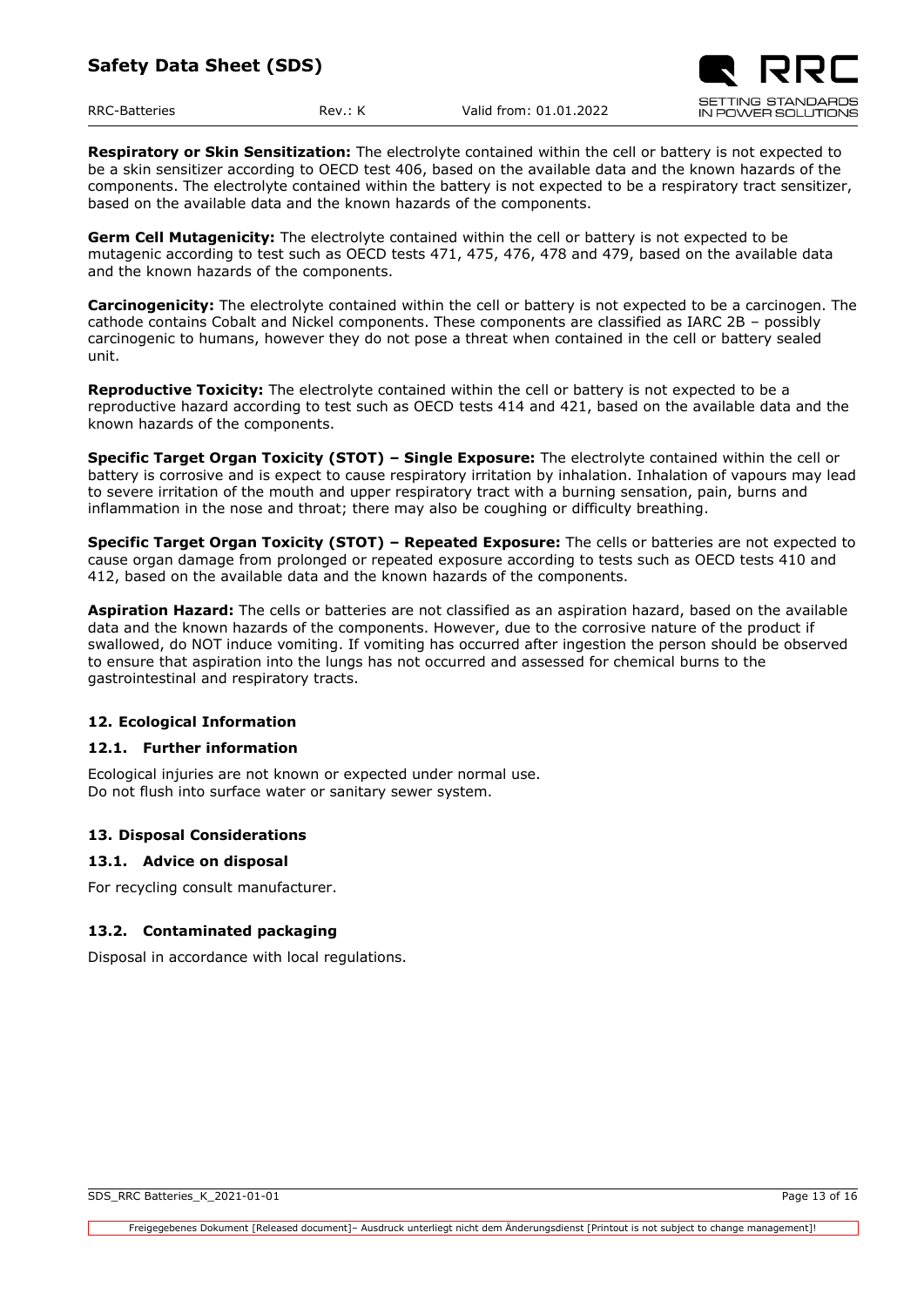#### <span id="page-13-0"></span>**14. Transport Information**

RRC's batteries have been successfully tested and comply with the UN Model Regulations, Manual of Test and Criteria, Part III, subsection 38.3. Product batteries have been manufactured under a quality management program as specified in 2.9.4 of the UN Model Regulations. Batteries have also passed IATA 1.2m drop test.

## **Test results of the UN Recommendation on the Transport of Dangerous Goods**

| <b>Manual of Test and Criteria</b><br>(38.3 Lithium battery) |                               | <b>Test Results</b> | <b>Remark</b> |
|--------------------------------------------------------------|-------------------------------|---------------------|---------------|
| No                                                           | Test item                     |                     |               |
| T1                                                           | Altitude Simulation           | Pass                |               |
| T <sub>2</sub>                                               | <b>Thermal Test</b>           | Pass                |               |
| T <sub>3</sub>                                               | Vibration                     | Pass                |               |
| T <sub>4</sub>                                               | Shock                         | Pass                |               |
| T <sub>5</sub>                                               | <b>External Short Circuit</b> | Pass                |               |
| T <sub>6</sub>                                               | Impact                        | Pass                |               |
| T <sub>7</sub>                                               | Overcharge                    | Pass                |               |
| T <sub>8</sub>                                               | Forced Discharge              | Pass                |               |

RRC's batteries contain no more than 20Wh/cell and 100Wh/battery pack and meet the requirements for transportation under:

- UN Model Regulations 22<sup>nd</sup> revised edition Special Provisions 188 and 230
- International Civil Aviation Organization (ICAO) Technical Instructions and the International Air Transport Association (IATA) Dangerous Goods Regulations 63rd Edition 2022 Packing Instructions:
	- o 965 Section IB or Section II (UN3480, Lithium ion batteries)
		- These batteries will be offered for transport at a state of charge (SOC) not exceeding 30% of their rated design capacity.
	- $\circ$  966 Section II (UN3481, Lithium ion batteries packed with equipment)
	- o 967 Section II (UN3481, Lithium ion batteries contained in equipment)
- International Maritime Organization (IMO) Edition 2016, Special Provisions 188 and 230
- European Agreement Concerning the International Carriage of Dangerous Goods by Road (ADR) Special Provisions 188 and 230
- U.S. Department of Transportation (DOT) 49 CFR 173.185 and 173.185(c)
- <span id="page-13-1"></span>• Canadian Transport of Dangerous Goods Regulations (TDGR) Special Provision 34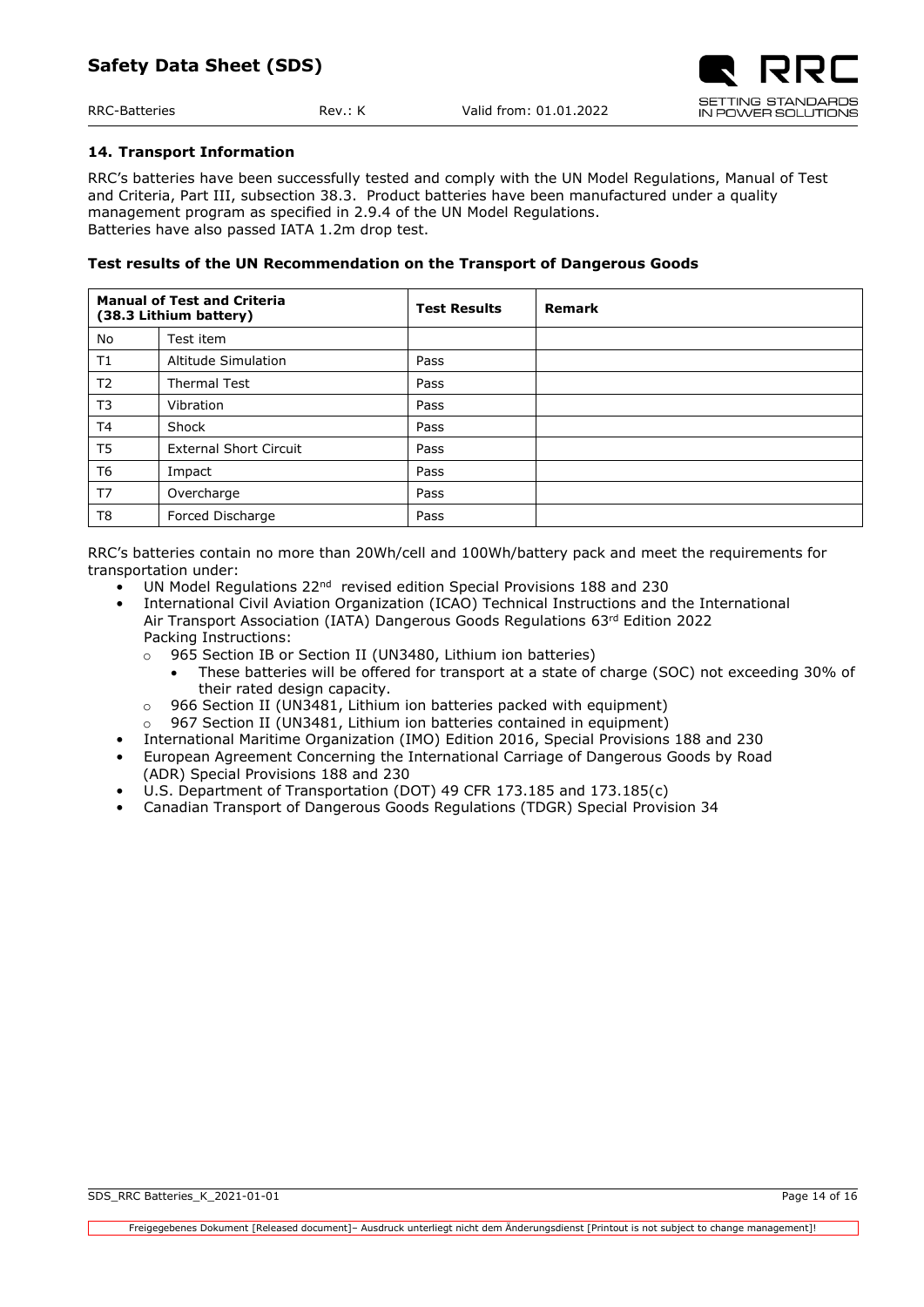#### **15. Regulatory Information**

#### <span id="page-14-0"></span>**15.1. Canadian Federal Regulations**

These products have been classified in accordance with the hazard criteria of the Controlled Products Regulations and the SDS contains all the information required by the Controlled Products Regulations.

**WHMIS Classification:** Not Controlled, manufactured article.

**New Substance Notification Regulations:** Lithium hexafluorophosphate is listed on the Non-Domestic Substance List (NDSL). All other ingredients in the product are listed, as required, on Canada's Domestic Substances List (DSL).

**National Pollutant Release Inventory (NPRI) Substances:** These products do not contain any NPRI chemicals.

## <span id="page-14-1"></span>**15.2. United States Federal and State Regulations**

**TSCA Status:** All ingredients in these products are listed on the TSCA inventory. **OSHA:** These products do not meet criteria as per Part 1910.1200, manufactured article. **SARA EPA Title III:** None. **Sec. 302/304:** None. **Sec. 311/312:** None. **Sec. 313:** None.

**CERCLA RQ:** None.

# <span id="page-14-2"></span>**15.3. Australia and New Zealand**

**SUSMP:** Not applicable **AICS:** All ingredients are on the AICS list. **HSNO Approval number:** Not applicable **HSNO Group Title:** Not applicable **NOHSC: 10008 Risk Phrases:** R34 - Causes Burns. **NOHSC: 1008 Safety Phrases:** 

S1 – Keep locked up.

S2 – Keep out of reach of children.

S23 – Do not breathe vapour.

S24/25 – Avoid contact with skin and eyes.

S26 – In case of contact with eyes, rinse immediately with plenty of water and seek medical advice.

S27/28 – After contact with skin, take off immediately all contaminated clothing and wash immediately with plenty of water.

S36/37/39 – Wear suitable protective clothing, gloves and eye/face protection.

S56 – Dispose of this material and its container at hazardous waste or special waste collection point.

S62 – If swallowed, DO NOT induce vomiting: seek medical advice immediately and show this container or label.

S64 – If swallowed, rinse mouth with water (Only if the person is conscious).

## <span id="page-14-3"></span>**15.4. EC Classification for the Substance/Preparation**

These products are not classified as hazardous according to Regulation (EC) No. 1272/2008. Keep out of the reach of children.

# <span id="page-14-4"></span>**15.5. EU Restrictions on use**

Regulation (EC) No. 1907/2006, REACH Annex XVII Substances subject to restriction on marketing and use as amended: Aluminium (CAS 7429-90-5)

## <span id="page-14-5"></span>**15.6. Other EU Regulations**

<span id="page-14-6"></span>This Safety Data Sheet complies with the requirements of Regulation (EC) No. 1907/2006.